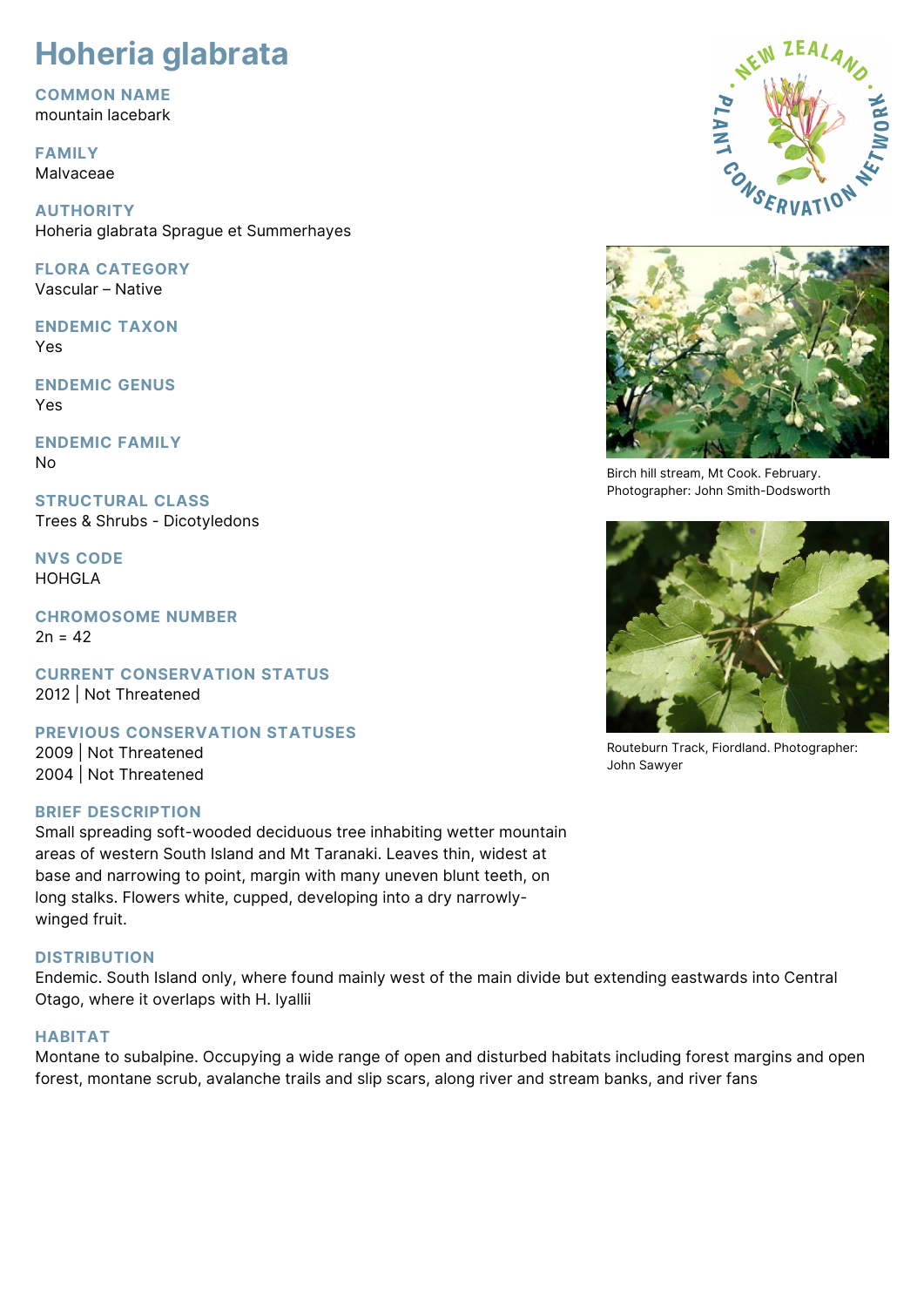### **FEATURES**

Tree up to 10 m tall, deciduous; hairs stellate; leaves heteroblastic. Juvenile leaves: lamina 13–50 × 15–30 mm, broad-elliptic to suborbicular, both surfaces sparsely hairy or glabrate; apex subacute to acute; base cordate to weakly truncate; margin deeply lobed to strongly crenate; petiole 20–55 mm long, sparsely hairy. Adult leaves: lamina 36–180 × 25–80 mm, elliptic to ovate, adaxial and abaxial surfaces sparsely hairy to glabrate; apex acute to acuminate; margins crenate or double-crenate; base cordate to occasionally weakly truncate; petiole 25–85 mm long, sparsely to moderately hairy. Flowers axillary, solitary or in cymose fasicles of 2–3. Pedicels 12–25 mm long, sparsely to moderately hairy. Calyx 3.7–6.0 mm high, 7.0–9.2 mm wide, campanulate, densely hairy; lobes 5–6, 2.2–4.1 × 2.8–3.4 mm, triangular, apex acute. Petals 5(–6), 12.8–20.5 × 11.7–15.5 mm, white, oblong-orbicular to broadly oblong, adaxial surface and margin toward proximal part with scattered simple hairs, abaxial surface sparsely to moderately hairy; claw 1.5–2.5 mm long. Stamens 34–42; filaments 8.5–13.5 mm long, white, in pairs and adnate for one-quarter to three-quarters of their length, column with stellate and simple patent hairs; anthers 0.7–0.8 mm long. Carpels 10–15; ovary ovoid, 0.8–2.0 mm long, 0.8–2.0 mm diameter, densely hairy; style 8.7–10.6 mm long, pink, sparsely hairy, fused in lower half; stigma 0.3–0.4 mm diam., capitate to slightly decurrent with style. Mericarp body 3.8–4.8 × 3.5–4.1 mm, broadly elliptic, laterally compressed; wing 2.0–3.4 mm wide, extending from upper two-thirds of dorsal surface, weakly ribbed, sparsely hairy, margin irregularly toothed. Seeds 2.9–4.5 × 1.9–3.2 mm, orange brown, glabrous, semicircular to triangular, broader toward base, biconvex or with a rounded dorsal surface, with a narrow wing c. 0.5 mm wide, usually separating from mericarp at maturity. Description from: Heenan et al. (2005).

#### **SIMILAR TAXA**

Distinguishing Characters: Hoheria glabrata is distinguished from H. lyalli by the longer leaves with distinctly cordate bases, sparsely hairy surfaces, shallow marginal indentations, and an acuminate apex.

**FLOWERING**

February - March

# **FLOWER COLOURS**

Violet/Purple, White

**FRUITING** April - July

#### **LIFE CYCLE** Winged mericarps are dispersed by wind (Thorsen et al., 2009).

#### **PROPAGATION TECHNIQUE**

Best from fresh seed. An extremely attractive species, unusual in the New Zealand flora for its deciduous habit. Prefers a damp soil in a sunny site, and does best in cooler climates. Dislikes humidity and will not flower in warmer climates unless it is subjected to cold treatment

#### **ETYMOLOGY**

**hoheria**: Latin version of the Maori name houhere which refers to H. populnea and H. glabrata. **glabrata**: Hairless

**WHERE TO BUY**

Occasionally available from specialist native plant nurseries

**ATTRIBUTION** Fact Sheet Prepared for NZPCN by P.J. de Lange 3 April 2011

## **REFERENCES AND FURTHER READING**

Heenan, P.B.; Dawson, M.I.; Redmond, D.N.; Wagstaff, S.J. 2005: Relationships of the New Zealand mountain ribbonwoods (Hoheria glabrata and H. lyallii: Malvaceae), based on molecular and morphological data. New Zealand Journal of Botany 43: 527–549.

Moorfield, J. C. (2005). Te aka : Maori-English, English-Maori dictionary and index. Pearson Longman: Auckland, N.Z.

Thorsen, M. J.; Dickinson, K. J. M.; Seddon, P. J. 2009. Seed dispersal systems in the New Zealand flora. Perspectives in Plant Ecology, Evolution and Systematics 11: 285-309